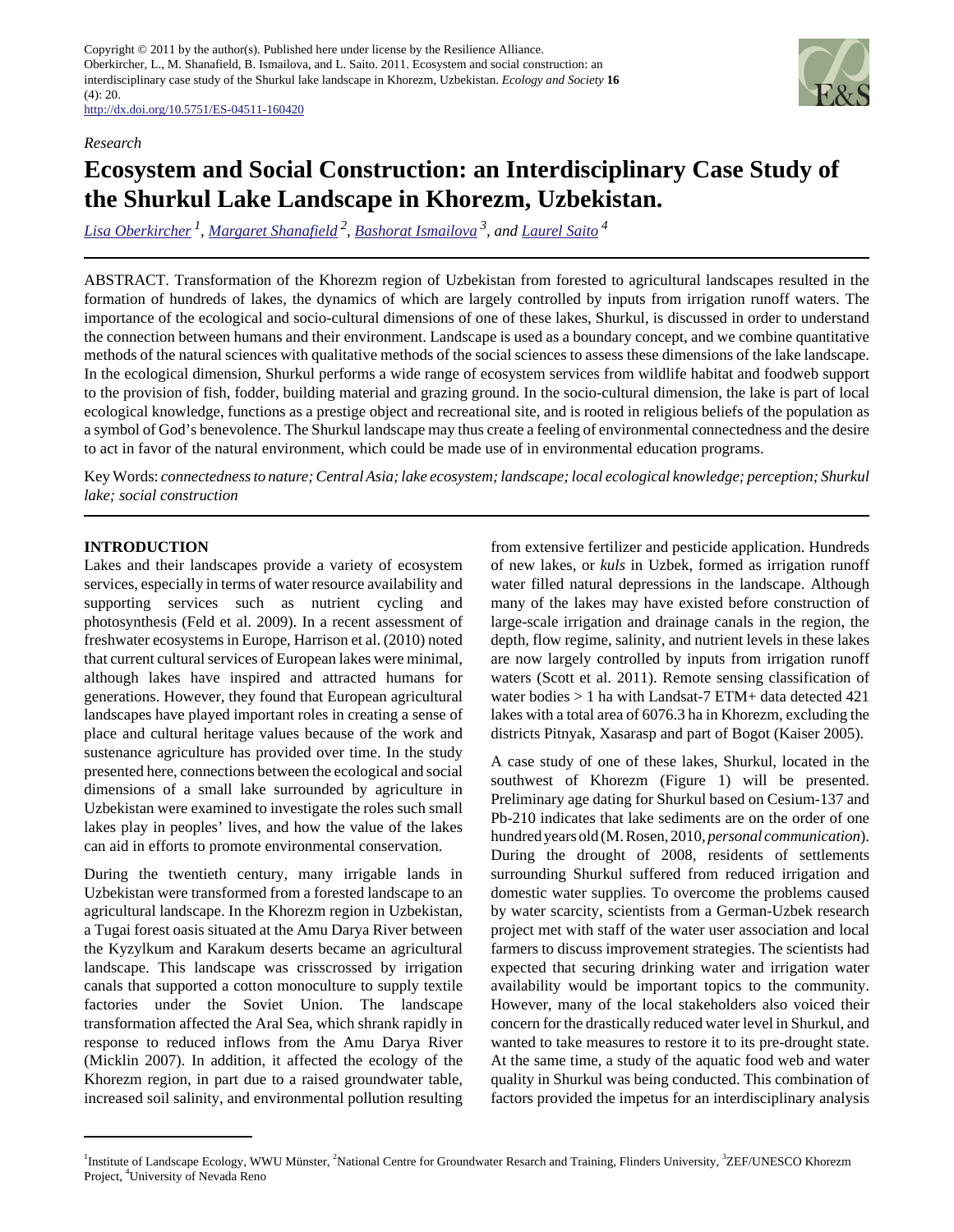of the various dimensions of the Shurkul landscape. The lake provides both ecosystem services and has an important sociocultural dimension in local villages, and it was apparent that the latter plays a significant role in the environmental perceptions of the rural population. The research question of this article's study was formulated as follows: What functions does the Shurkul landscape fulfill in the lives of the local residents, both as a service-providing ecosystem and as social construction?

**Fig. 1**. Map of the study area showing the location of Shurkul in the Khorezm province (source: GIS-lab of the ZEF-UNESCO project).



## **CONCEPTUAL FRAMEWORK**

In this study we combine ecological surveys with qualitative social science research as an interdisciplinary approach to examine the role of small lakes in Khorezm, using Shurkul as a case study. This fusion of natural and social science methods was chosen to gain a better understanding of the connection between humans and their environment, because a lake is not only a limnological system that provides ecosystem services, but it is also socially constructed by the rural population in the villages surrounding the lake in the sense of Berger and Luckmann (1966). To develop a common conceptual understanding from the perspective of the different disciplines involved, we use the boundary-crossing framework for interdisciplinarity as suggested by Mollinga (2010). Boundary concepts are defined as words that function as concepts in different disciplines or perspectives, refer to the same object, phenomenon, process or quality of these, but carry sometimes very different meanings in those different disciplines or perspectives. In other words, they are different abstractions from the same "thing".

Here we use "landscape" as our boundary concept. The term landscape has Germanic roots and appeared in the early Middle Ages, first as a settlement space with specific groups of people having norms and codes of conduct, as opposed to forests or other areas not subject to human developments (Kaufmann 2005). In the  $15<sup>th</sup>$  and  $16<sup>th</sup>$  centuries, this concept acquired an aesthetic meaning as a term used in the arts in the sense of landscape painting, and thus became an image in addition to a material phenomenon. This understanding of an image facilitated a conceptualization of landscape in the sense of an aesthetic perception process and the concept of landscape thus entered philosophical discourses. From the  $19<sup>th</sup>$  century on, landscape appears in the academic literature of the disciplines of history and geography. While landscape forms a central concept (Kaufmann 2005) of the latter, the use of the term has been extremely broad in geography and in the newer discipline of landscape ecology, extending from a simple understanding of a region to an image, system of interaction, ecosystem, or even a mere metaphor for phenomena of any kind (Hard and Gliedner 1977).

Buchecker (1999), based on Werlen (1986), distinguishes two main approaches to the concept of landscape: (1) the positivist view of landscape as objectively tangible, and (2) the phenomenological view of landscape as a social construction. While the field of geography is often criticized for not offering a uniformly applicable concept of landscape, the diversity of understandings may make landscape particularly useful as a boundary concept. In accordance with Löwy (1992), who stresses that interdisciplinarity is sometimes better served by less precisely defined, but instead flexible concepts, we define landscape here as a concept with two different dimensions: an ecological dimension, for example, as understood by Forman (1981), and a socio-cultural dimension that includes both aesthetic and symbolic social construction processes, such as cultural landscapes of the UNESCO World Heritage Program.

For the empirical research of Shurkul we thus conceptualize our object of study as a lake landscape. On the one hand, this landscape consists of its material setting, i.e., the lake, its biophysical surroundings with vegetation and other organisms, and the two villages Ortayop and Uyghur as settlements near the lake (Figure 2 and Table 1). This material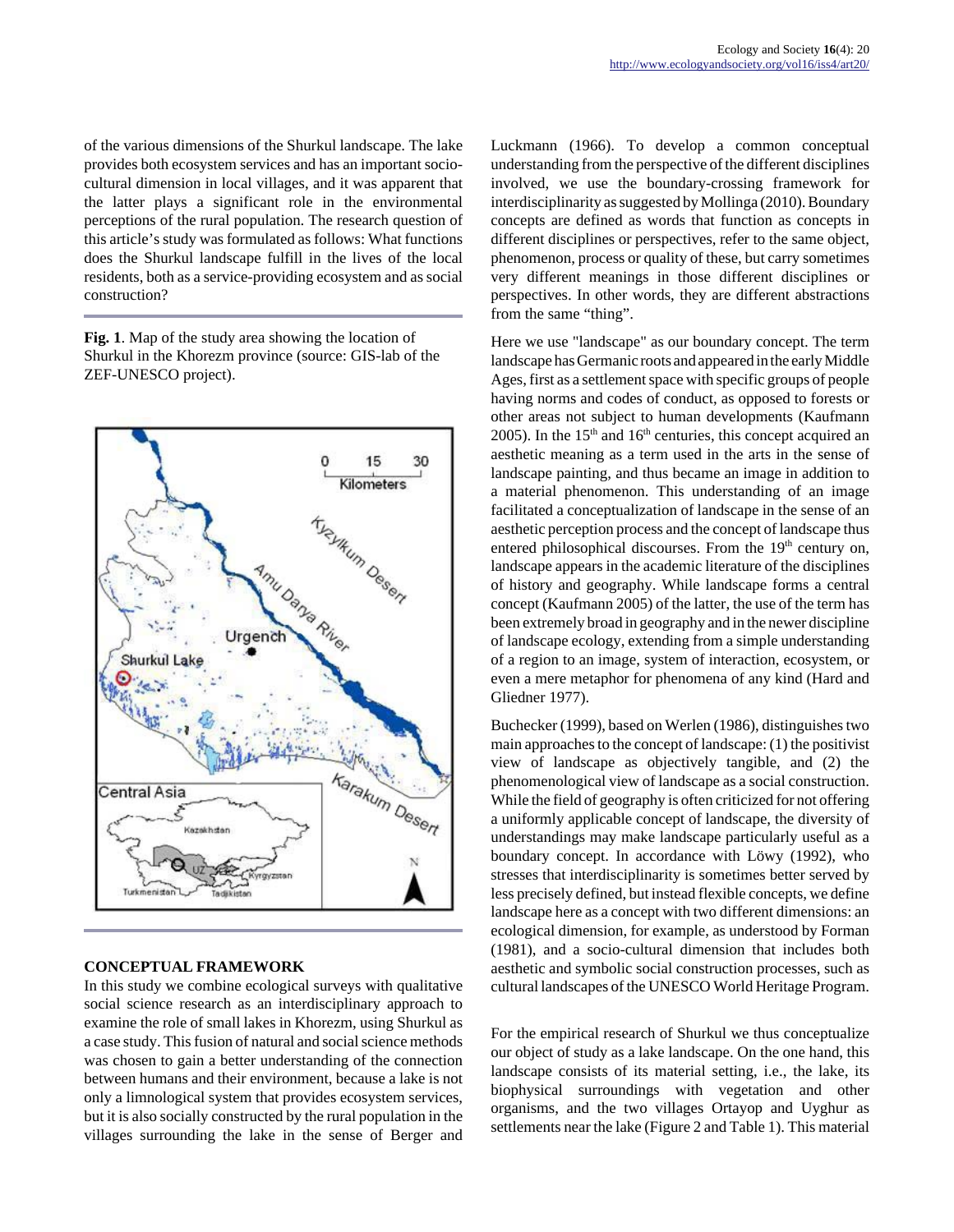**Fig. 2**. Shurkul and the surrounding villages Uyghur and Ortayop (source: Google Earth).



#### **Table 1**. Characteristics of the study site

|     | Hydrol- Precipitation approx. 90 mm, annual average potential |
|-----|---------------------------------------------------------------|
| ogy | evapotranspiration approx. 1,500 mm (Conrad 2006)             |

- Soils Medium and heavy loam soil textures prevailing, clayey light loam and sandy loam soils less widespread, approx. 50% of soils moderately or strongly saline (Ibrakhimov et al. 2007)
- Crops Main crops in summer are cotton and rice, in winter, spring wheat; all crops irrigated either with basin or furrow irrigation
- Villages Ortayop and Uyghur with approx. 5900 and 5000 residents, respectively. The majority of the population involved in agriculture either as private farmers, peasants, workers on private farms, or a combination of the latter two.

landscape is an ecosystem that can be studied with quantitative methods of the natural sciences, and it can provide multiple ecosystem services, including those defined by the Millennium Ecosystem Assessment (2005) as provisioning (e.g., food in the form of fish, water for irrigation and fish production), regulating (e.g., water regulation and purification, and climate regulation), and supporting services (e.g., nutrient cycling, soil formation, and primary

production). On the other hand, the landscape also provides cultural ecosystem services and consists of the social constructions by the population in the two villages and all cultural and symbolic systems that prevail in the space occupied by material elements of the landscape. These processes of social construction are studied with qualitative social science methods.

#### **METHODS**

#### **Natural science methods**

The regulating ecosystem service of water purification and supporting services of nutrient cycling and primary production were investigated between June 2006 and December 2008 with surveys of physical and chemical water quality and food web components. Physical water quality parameters (dissolved oxygen concentration, salinity, and temperature) were measured monthly in a vertical profile at increments of 0.5 m using a hand-held sonde (YSI, Yellow Springs, USA). A grab sample was collected at a depth of 0.3 m at the center of the lake and tested immediately for pH using a hand-held meter (Consort, Turnhout, Belgium). Water samples were immediately filtered upon return from the field and kept frozen until nitrogen and phosphorus constituents were determined at the Hydrometeorological Research Institute (NIGMI) in Tashkent, Uzbekistan using photometric methods. Seasonal bioassays were performed in the lake in 2007 and 2008 to examine phytoplankton production with nitrogen and phosphorus additions. Food web samples, including zooplankton, macroinvertebrates, and fish, were collected twice per year during relatively low and high lake levels. Lake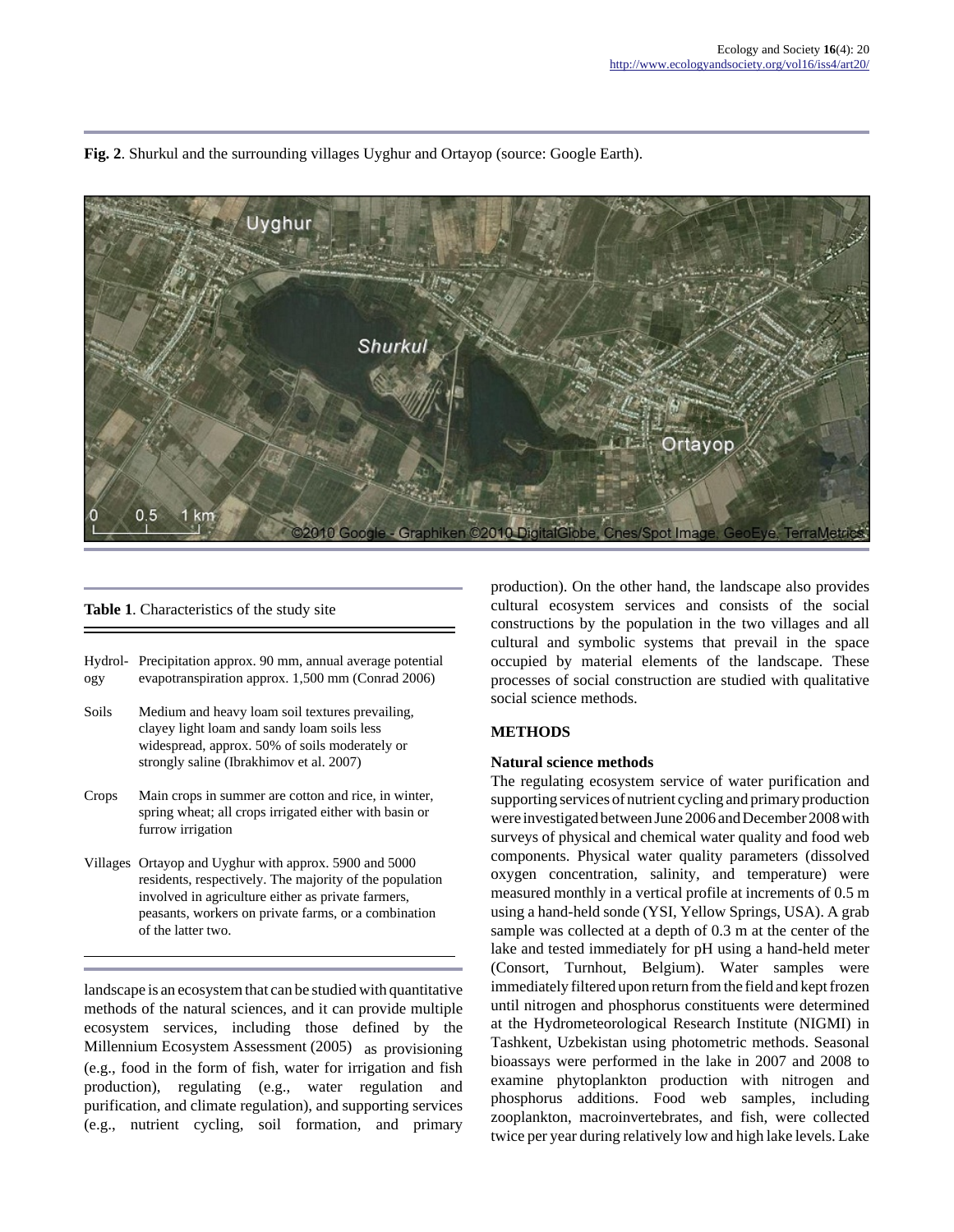sediments were collected in June 2007, and a lake core sample was collected in July 2008. These samples and fish tissue samples from three fish collected at Shurkul were analyzed for DDT and lindane (HCH) concentrations at NIGMI.

## **Social science methods**

The importance of ecosystem services for local residents as well as further socio-cultural functions of the Shurkul landscape were studied with qualitative social science methods and data collection in the form of unstructured interviews during two field research phases from July to September 2008 and November 2009 to January 2010. Unstructured interviews rather than fixed questions were chosen to allow the interviewees to talk freely about the lake instead of being limited to the understandings of the researchers. The interview process began with general questions about activities around the lake or conversations about the lake view. The interviewee was then asked about his/her individual opinions or stories about the lake with spontaneous follow-up questions. The interviews were conducted during transect walks through the two villages Ortayop and Uyghur, and the selection of interviewees was random, meaning all villagers who were present and willing to talk were included. The duration of the interviews ranged from the time it took to exchange a few sentences while passing someone to conversations of about one hour. The interviewees included male and female local residents of different age groups. Particularly with older people, interviews included oral history accounts of the characteristics of the lake landscape in the past as well as of memories of their own experiences and past activities in relation to the lake. Atlas.ti software (Scientific Software Development, Berlin) was used to code and analyze interview data.

## **RESULTS AND DISCUSSION**

## **The ecosystem and its services**

Although the surface area of most Khorezm lakes is small, during the agricultural growing season the lakes are connected to one another and to the Amu Darya River with water entering the lakes from irrigation drainage canals and direct runoff from surrounding fields. Approximately 41% of the land within 500 m of Shurkul was irrigated for the production of cotton, wheat, and other crops during the 2004 growing season (Conrad et al. 2007). As with other lakes in Khorezm that are mostly regulated by irrigation water runoff and evaporation with lesser contribution from groundwater (Scott et al. 2011), Shurkul receives surface water input from at least one drainage collector, as well as seasonal direct runoff from adjacent fields. Khorezm soils are generally of low fertility (Martius et al. 2004), which typically results in the heavy application of fertilizer. Studies in Uzbekistan found only 40% of the applied nitrogen was utilized by crops, leaving much of the applied fertilizer as excess that is either lost during direct runoff from fields, leaked to groundwater, volatilized to the atmosphere, or immobilized in topsoil (Khadjiyev and Bairov 1992, Ibrakhimov et al. 2007). During the study period 2006-2008, measured nitrogen concentrations in Shurkul were low, and were dominated by ammonium, which peaked in December to early spring at over 2 mg/L, similar to many other lakes in the region. This seasonal pattern in nitrogen concentrations was also observed in the Amu Darya River during samplings conducted in 2006-2007 (Shanafield et al. 2010). Phosphorus levels were very low throughout most of the study period, with total phosphorus always below 0.4 mg/L. The seasonal bioassays indicated that the lake was co-limited, with increased production when both nitrogen and phosphorus were added to lake water. Based on common trends observed in Shurkul and other lakes in the region, as well as observed Amu Darya River concentrations, Shanafield et al. (2010) concluded that nitrogen levels in the lakes are more reflective of concentrations entering the system from upstream than of fertilizer use on fields directly surrounding the lake. Because fertilizer application is state regulated for cotton and wheat, which are the main crops grown in the vicinity of the lake, it is unknown why runoff from local agricultural use does not have a greater impact on lake nutrient concentrations. It is possible that much of the local excess fertilizer is either volatilized (Scheer et al. 2008) or immobilized in topsoil (Kienzler 2010).

Most of the lakes in Khorezm are shallow, with an average depth of 1-2 m. Therefore, they experience large seasonal shifts in water temperature. A maximum depth of approximately 3 m was measured during high water levels in Shurkul. Seasonal water temperatures ranged between 2 and 30°C during the study period, with pH values of 7.5 to 8.1 and dissolved oxygen concentrations generally inversely correlated with water temperature. Salinity in the lake was moderate at 2 g/L during 2006 and 2007, but increased threefold to almost 6 g/L in September and October 2008 (2008 was a drought year, and the lake reportedly had very little water in July and August 2008). Despite reported past heavy application of pesticides such as DDT, only very low levels of such pollutants were measured in the lake water column (Nishonov et al. 2009), sediments, lake core samples, and fish tissues. Ongoing microbial experiments are investigating the ability of lake sediments to break down DDT to explain the low pesticide concentrations.

During aquatic food web samplings, several species of rotifer, cladocera, and copepod zooplankton were observed, as well as predatory macroinvertebrates such as dragonflies (*Odonata anisoptera*)/ damselflies (*Odonata zygoptera*) and beetles (*Dystiscidae*), and fish such as snakehead (*Channa argus warpachowskii (Berg.)*), amur goby (*Rhinogobius bruneus*), common carp (*Cyprinus carpio L.*) and goldfish (*Carassius carassius (Limne) or Carassius auratys gibelio (Block)*). The observed dense patches of submersed macrophytes may provide habitat and support collected snail populations.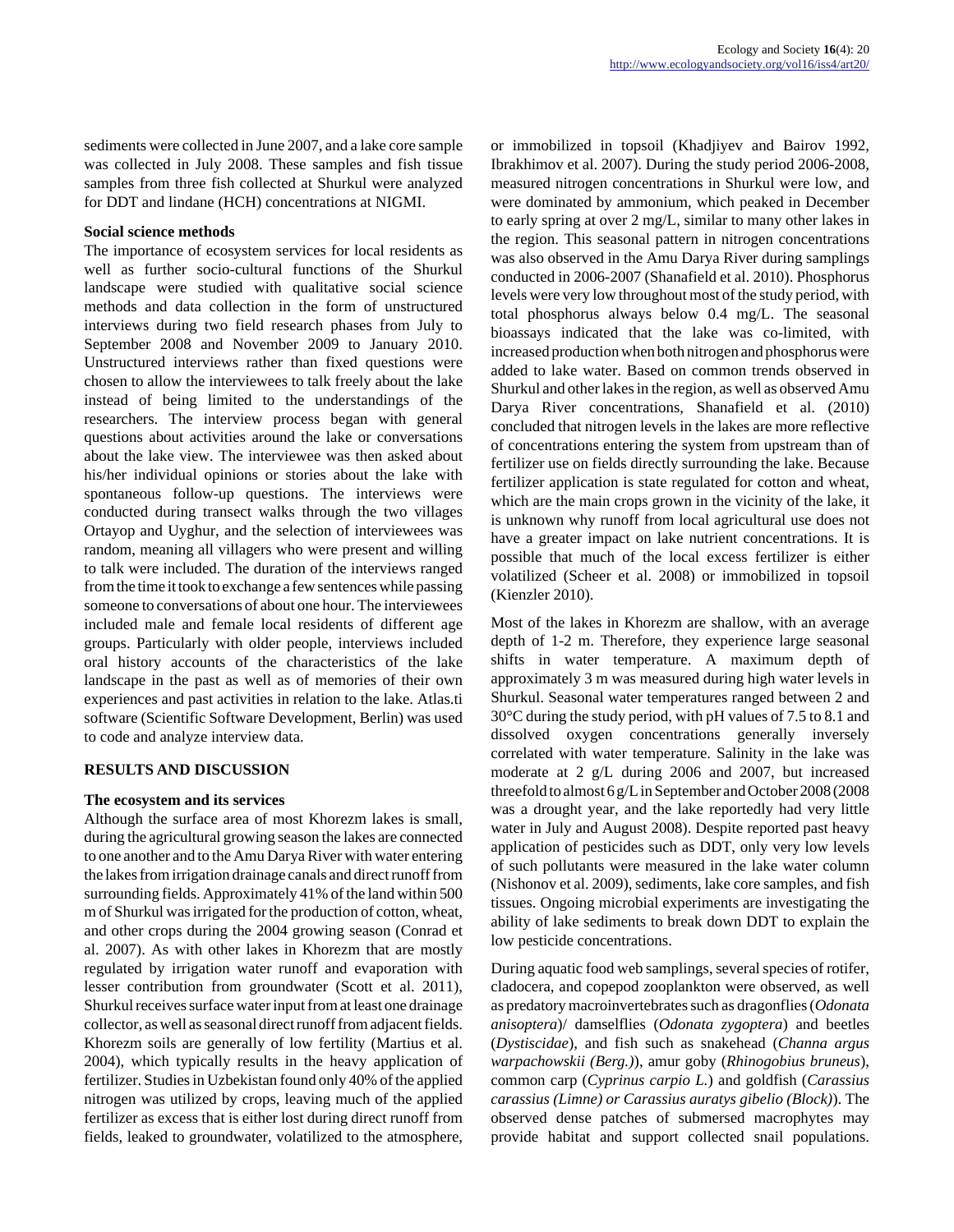Shurkul's physical water quality conditions thus support this variety of flora and fauna. On several occasions, fishing nets were observed in the lake, and the importance of the food web for local fish consumption was confirmed by interview statements such as "there are many people near the lake who fish and sell fish".

The nutrient-rich inflow waters that enter the lake support phytoplankton and submersed macrophyte growth that provide food for zooplankton and macroinvertebrate larvae, and spawning habitat and predation protection for various fish species. In addition, aquatic macroinvertebrates on which the fish feed, such as dragonfly and damselfly larvae, can find necessary aquatic breeding grounds in the lake. Other invertebrates such as shrimp migrate into the lake from the Amu Darya River (Kamilov and Urchinov 1995). The reeds surrounding the shores of Shurkul and similar lakes also provide habitat for aquatic species and are harvested by villagers for domestic needs. The role of Shurkul within the broader ecosystem has not been studied, but it may also provide habitat and a food source for migrating birds and larger mammals.

Under 2004 conditions, fish production was estimated to be >3 times more profitable than cotton production and almost 30% more profitable than wheat on the same land. If fish production were optimized for profitability, income from fish production could be increased >7 times over current estimates, making it more profitable than even rice (Abdoollaev 2005). At the tail end of the irrigation system, where Shurkul is located, making profits from agriculture is often difficult due to water scarcity and infertile soils and because of the distance from the provincial capital and other commercial centers, alternative sources of income are scarce. Theoretically, commercial fishing would hence be an attractive occupation for residents. To date, however, no farmer or enterprise has leased Shurkul from the state for private, commercial use. An interview with local authorities suggests that there has been little interest in leasing the lake because potential candidates seem discouraged by the responsibilities that come with a lease contract. The state is the official proprietor of all land including lakes and the land surrounding them, and leasing the lake from the state would include responsibilities such as the rational use of the lake, adequate management of its fish stocks, provision of information on its use to state authorities, compliance with nature protection legislation, and payment of rent/tax. If these duties are not fulfilled, a leaseholder can be fined and the lake lease can be taken away from him/her. A leaseholder of a lake cannot sell or sublease the whole lease or parts of it. He/she has the right to access, use and manage lake resources, but not to grant these rights to others because there is no exclusion or alienation rights in the sense of Ostrom and Schlager (1996) (RoU 2004*a*, RoU 2004*b*, RoU 1998). In addition, the lake's location at the tail end of the irrigation network and the risk of water scarcity may make it an unattractive lease.

Based on interview data, the ecosystem services most relevant to the local population are the ones defined by the Millennium Ecosystem Assessment (2005) as provisioning (e.g., food in the form of fish). However, regulating services were also mentioned, particularly in the context of weather phenomena. Currently, the lake is considered common property of the inhabitants of the closest village of Ortayop. All people are allowed to use the lake resources and many commonly do so by fishing, grazing cattle, and using the vegetation as fodder and building material. The ecosystem services that the lake provides are thus part of the local residents' subsistence system. As commented by one interviewee:

*It is better to have lakes because of livestock and fisheries. If there is no lake, drought occurs. There are also people who depend on the lake* [such as] *people who fish and sell fish. Also plants are sold* [by some people]*. If children eat fish they grow healthy*.

Many people interviewed said that the 2008 drought had affected fishing and harvesting of vegetation negatively. Comments included: "Before there was a lot of fish. Now as water decreased there is less fish" and "last year as there was no water, the plants disappeared. This year, as there is water now, it improved a bit".

While Shurkul is not managed commercially at present, it may have potential for aquaculture. Exact numbers are not available for Shurkul specifically, but aquaculture in general has been identified as potentially profitable in Khorezm given the availability of cheap, local inputs such as fish feed (Kurambaeva 2008), and much of the Khorezm province is suitable for aquaculture based on economic and ecological considerations (Kranz 2005). Historically, fish consumption in Uzbekistan in 1991 was 12 times higher than in 2004, in part due to the loss of the fisheries of the Aral Sea region (Wecker et al. 2007, Food and Agriculture Organization 2009).

## **The social construction**

Element of local ecological knowledge

Khorezm has a continental arid climate. Strong seasonal temperature variations with very low temperatures in winter and high temperatures in summer influence the agricultural cycle as well as the everyday practices of the rural population. Local water availability is less connected to weather events than to irrigation canal and groundwater levels. The latter contributes significantly to crop development (Forkutsa 2006) and works as a short-term buffer in times of water scarcity, although water levels do drop during extensive dry periods. Groundwater is an important water source for domestic uses such as drinking, cooking, and other household chores.

Often, water supply through the canal system is unreliable in tertiary canals such as the ones supplying the fields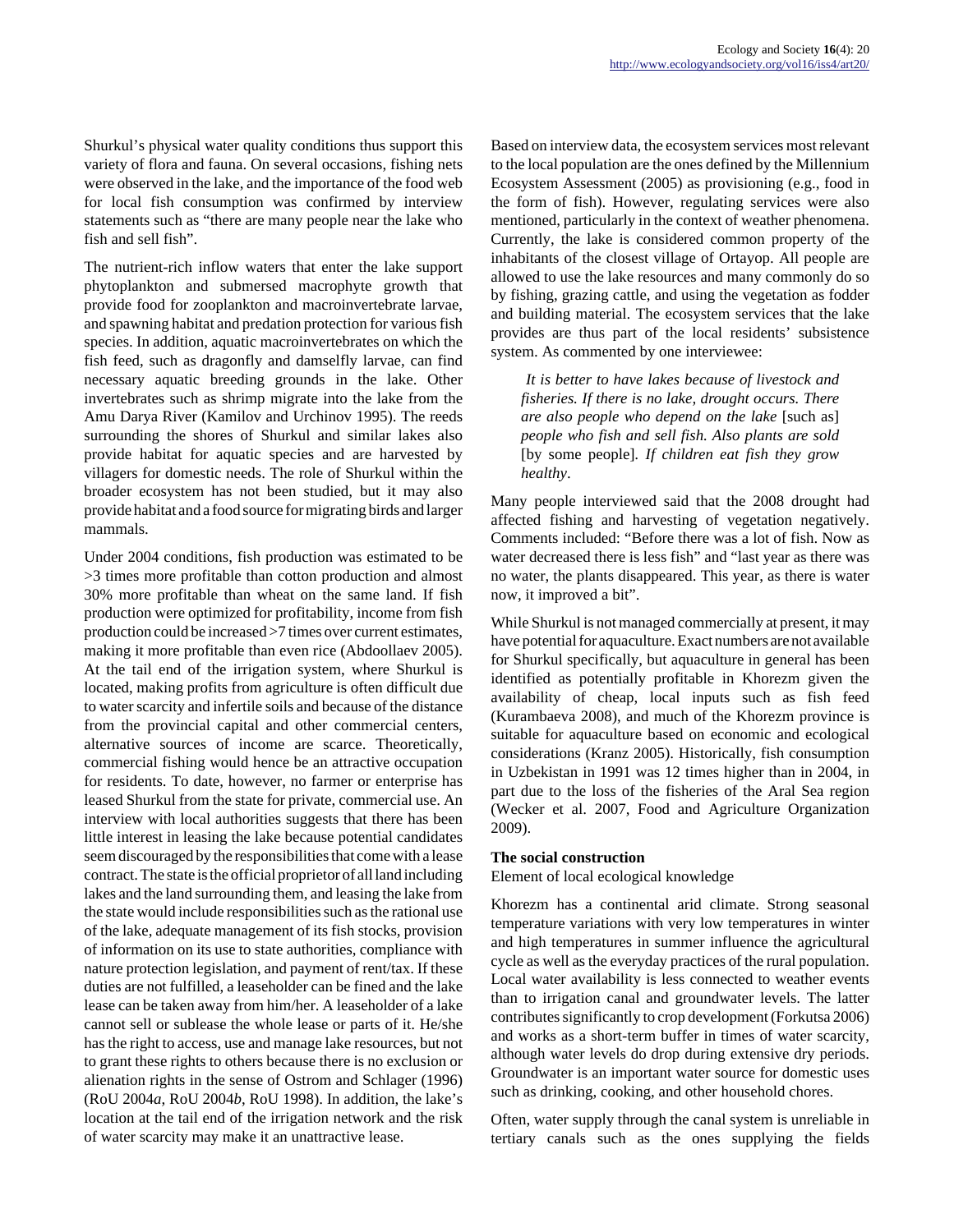surrounding Shurkul, and changes in lake conditions represent an element of local ecological knowledge. Local ecological knowledge is here defined in the sense of Olsson and Folke (2001) as the knowledge of a particular group of people about local ecosystems. For example, in times of water scarcity, people regard the lake water level as an indicator of available groundwater supply. A major drought season occurred in Khorezm in 2008. By August 2008, most wells down to 4 or 5 m had dried out (Oberkircher 2011) and Shurkul had reduced in size significantly. The desiccation of the lake alarmed people, since it reflected the low water availability in the hydrologic system. In addition, the state of the lake was mentioned as a mirror and causal factor for the general health of the environment, both in the drought of 2008, as well as the water abundant 2009:

*Lakes are important for the ecology and for the air. In America and England they have made artificial lakes for the ecology. This shows how important lakes are*. or *The lake is important. With a lake, plants will grow, there will be fish and water plants. Its importance for the ecology is great.*

The lake is also observed for weather predictions. One interviewee commented, for example, that "if the water of the lake is dark, it will rain. If it is brown or of soil color, then there will be strong wind. It will come within two hours." Thus, the lake is regarded as one element of an interconnected ecological system.

Local prestige object

In many other parts of Uzbekistan, the Khorezm province is regarded as a place where life is harsher and the environment challenges its inhabitants. While Khorezmians take pride in, and are famous for, their local history and culture, rice, and fruits, they must combat the disadvantages of their environment. Scarce precipitation, saline soils, extreme temperatures, the downstream location along the Amu Darya River with impacted river water quality and quantity, and proximity to the Aral Sea disaster characterize the unfavorable situation. The Kyzylkum desert starts <10 km from Shurkul, and the population of the villages around Shurkul live in an anthropogenic agricultural environment. Thus, people value places with trees and shade, and the lake landscape is therefore preferred and talked about with pride. For example, one interviewee commented:

*When we went to Tashkent, we met some people and we told them that we have a lake here. They were astonished. They said, people pay money to go to such places!*

Thus, the lake landscape is considered a site of natural heritage and prestige.

Recreational site

The lake landscape has a special significance in the daily lives of residents, which stands out from other landscapes. Typically for arid landscapes (Burmil et al. 1999), water is considered an important and attractive visual element. The lake landscape is considered a site of beauty and recreation. One interviewee remarked, "Its view is good. When you are worried, you can go to the lake and look at it and you will feel better". Almost every interviewee of this study had pleasant stories to tell about time spent around the lake. Childhood adventures in dense vegetation surrounding the lake were recalled and fishing was frequently mentioned as a favorite pastime. Symbol of God's benevolence

As discussed previously, the lake has a function in the local ecological knowledge system, is considered a prestige object to people from other regions, and individuals have memories of their recreational experiences around the lake. These three functions are further integrated in a deeper system of symbolic meaning that is strongly connected to people's religious beliefs. Chamberlain (2008) argues that in Islam the environment is considered as God's creation, handed over to humans by God to be taken care of in the sense of the human as regent who is held accountable by God for the health of the environment. This understanding was also found in the statements of some of the interviewees. For instance, one interviewee attempted to explain the 2008 drought by saying:

*Maybe God punishes us because we have not taken care of the ecology. We have expanded the cropland and the Aral Sea has dried out and now God is angry*.

As part of the environment, and more importantly one of the few landscapes that people consider to be natural, the lakes are thus part of God's creation which people have the responsibility to protect and which is part of their symbolic universe in a very existential way. As one interviewee said: "If they close the lake there will be no life. But I don't think this will happen. I can't imagine life without the lake". Having no lake seems unimaginable and would be considered a sign of losing God's benevolence. Some interviewees elaborated further on the symbolic meaning of the lakes and revealed a very existential connection to their religious beliefs:

*They say even in Mecca people ask about Shurkul. They ask if there is still water in it. They say that if the lakes dry out, it will be judgment day*.

# **CONCLUSIONS**

In this study we have used the concept of landscape to analyze ecosystem services and socio-cultural dimensions of the Shurkul landscape in the Khorezm province of Uzbekistan. Using landscape as a loosely defined boundary concept, we approached the analysis from different disciplines using both qualitative and quantitative methods. Positivist and phenomenological perspectives were combined.

Our observations indicate that the lake provides ecosystem services such as wildlife habitat, and support for components of the aquatic food web, fodder, building material, and grazing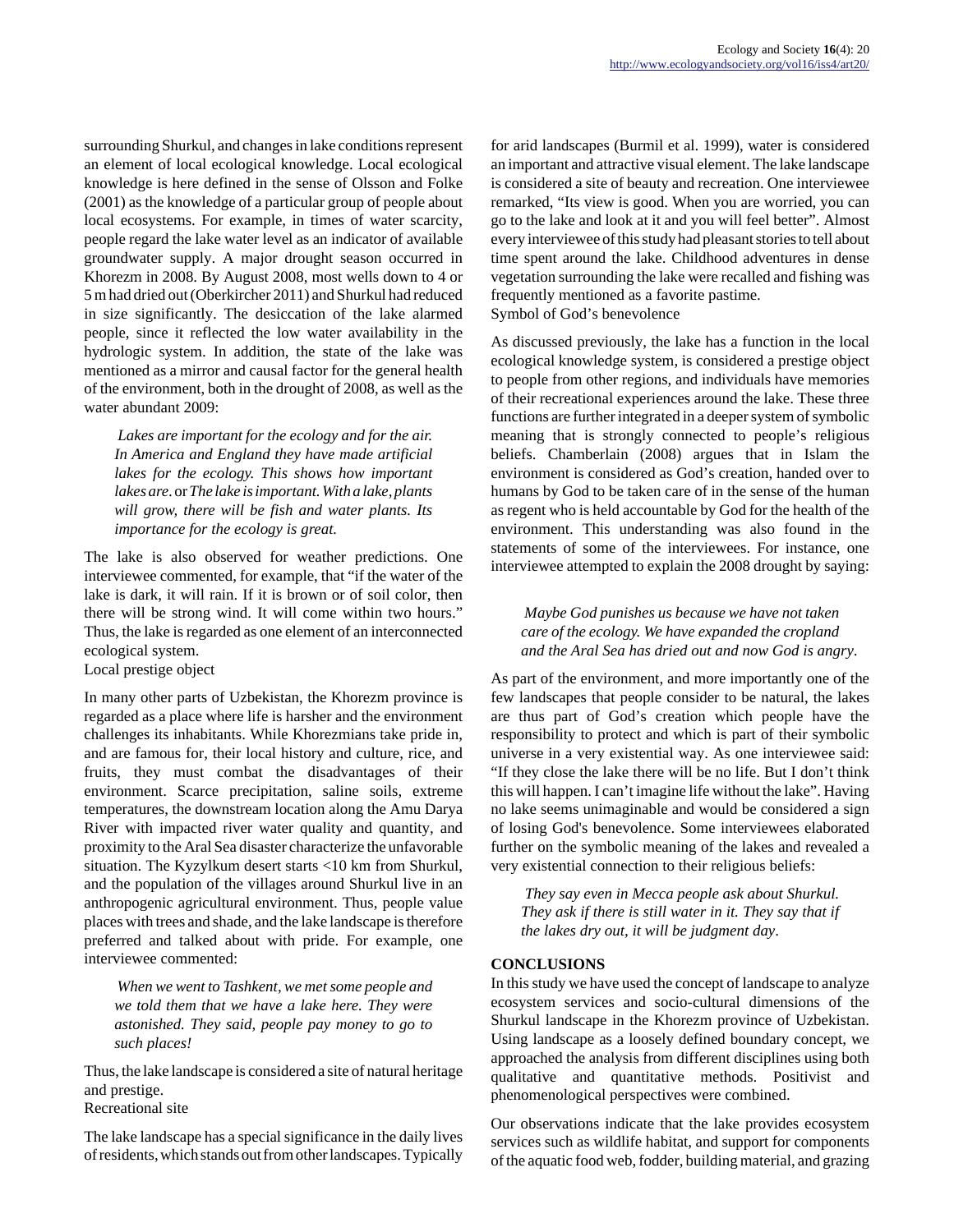**Fig. 3**. Ecosystem services and social functions fulfilled by the biophysical and the socially constructed lake landscapes.



ground. Interviewees of Ortayop and Uyghur are aware of the ecosystem services of the lake and referred to them when stating the importance of the lake. Therefore, it is understandable that people were worried about the state of the lake after the 2008 drought. In addition to the ecosystem service functions, the lake landscape also has a socio-cultural dimension. It is part of local ecological knowledge, functions as a prestige object and recreational site, and is rooted in religious beliefs of the population as a symbol of God's benevolence. Hence, particularly the latter meaning of the lake makes protection of the lake not only a question of rational management of a valuable ecosystem and its services, but a matter of existential importance. Figure 3 summarizes the functions of the lake landscape.

Arid landscapes such as the one in our study are under pressures of increased urbanization and irrigated agriculture all over the world. Central Asia, in particular, is currently facing some of the worst environmental problems in the world, including increasing populations, soil salinization, and increasing water scarcity (Giese and Sehring 2007, Martius et al. 2009, Sehring and Giese 2009). As these environmental problems create the need for all societal groups to manage ecosystems and resources more sustainably, the environmental commitment of decision makers and the local population are essential. In an anthropogenic environment dominated by large fields, canals, and hydraulic structures, the lake landscape of Shurkul was found to be a place where people spend their free time and experience nature as God's creation with its scenic beauty.

While the presented functions of the lake landscape are important to the lives of the local residents *per se*, the significance of their experiences and beliefs around the lake gains additional relevance with regard to environmental management concerns: in an extremely anthropogenic environment such as the irrigated area of Khorezm, experiencing a lake in the sense of a natural water body as opposed to the network of irrigation canals and drains can be expected to play an important role in the development of a sense of connectedness to nature. Natural and nature are here understood not in the sense of the natural sciences as a meaning- and value-free object of theoretical reasoning, but as an aesthetic perception and an object of value, in terms of use, symbolism, or intrinsically (Trepl et al. 2005). In the field of environmental psychology, connectedness to nature is discussed as one part of nature inclusion, i.e., the extent to which people see themselves as part of nature and not separate from it. Nature inclusion is considered a prerequisite for commitment to environmentally-friendly behavior (Schultz 2002):

*Commitment for protecting the environment cannot occur in the absence of caring. Likewise it would seem that caring is unlikely to occur in the absence of connectedness*.

When asked in interviews whether the environment should be protected, trees, other vegetation and the lake were the landscape elements mentioned as worth protecting, and environmentally-friendly practices such as water conservation were justified by stating that they are good for the lake. This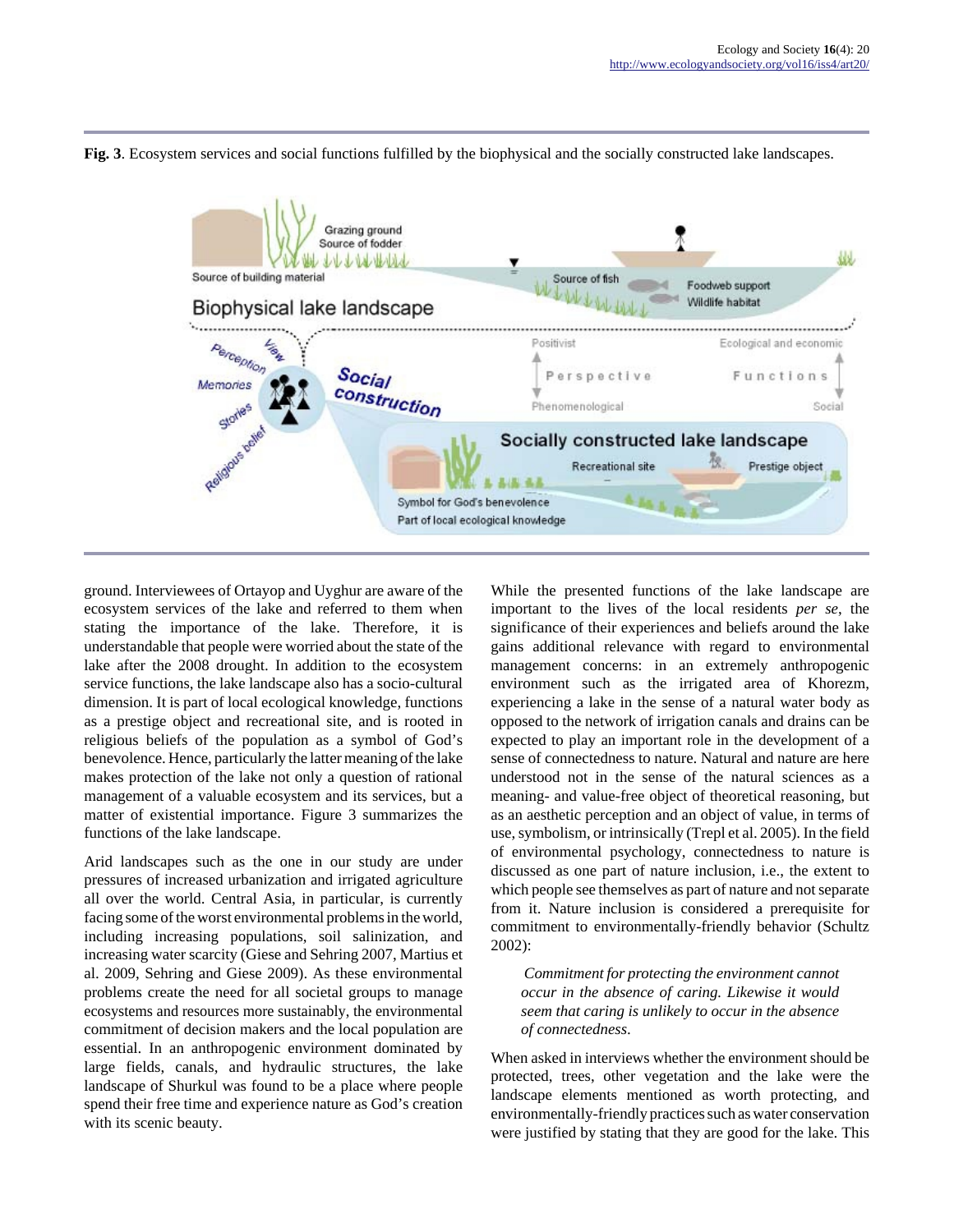indicates that the local residents connect to the lake landscape and claim ownership of it. A previous study on water use in Khorezm recommended environmental education as a promising and feasible strategy to facilitate water saving in irrigated agriculture (Oberkircher and Hornidge 2011). Including the lake landscape in environmental education programs as an education topic, an outdoor excursion site, and a site for practical conservation activities seems promising for two reasons.

Firstly, environmental management in Central Asia has in the past been driven by the technocratic approach of the Soviet Union of submitting nature to human exploitation. Our findings, however, have shown that despite decades of being exposed to such a discourse, the rural inhabitants acknowledge the value of lakes as natural sites that are intrinsically worth protecting. Strengthening such values and adding a better understanding of ecological causalities could form a counterbalance to the value heritage of the Soviet Union and could facilitate pro-environment behavior in the long term. Secondly, Uzbekistan's agriculture and hence much of the life in the rural areas is under strict state control. Matters of environmental planning and water management are considered the responsibility of the state (O'Hara 2000, Oberkircher and Hornidge 2011) and people have been found to show little agency with regard to bottom-up management approaches (Hornidge et al. 2011). The ownership that people show for Shurkul can thus be considered exceptionally strong and would hence be worth building on in environmental education programs that aim at motivating active proenvironment behavior.

As sites for contact between local populations and nature, landscapes such as the Shurkul landscape may thus create a feeling of environmental connectedness and the desire to act in favor of the natural environment. Particularly in environments under anthropogenic pressure, smaller natural features deserve protection not only for the sake of the ecosystems they host, but also as relevant sites for environmental education.

*Responses to this article can be read online at: [http://www](http://www.ecologyandsociety.org/vol16/iss4/art20/responses/).ecologyandsociety.org/vol16/iss4/art20/ responses/*

## **Acknowledgments:**

*The social science research for this study was conducted under the ZEF/UNESCO Khorezm project "Economic and Ecological Restructuring of Land- and Water Use in the Region Khorezm (Uzbekistan): A Pilot Project in Development Research" funded by the German Federal Ministry of Education and Research (BMBF) (Project Number 339970D). The first author was supported through a grant by the German National Academic Foundation (Studienstiftung des*

*deutschen Volkes). Funding was also provided by the Institute of Landscape Ecology of the Westfälische Wilhelms-Universität Münster (Germany), the North Atlantic Treaty Organization (NATO) Science for Peace Grant 982159 and a student Fulbright Fellowship. The authors would like to thank Prof. Dr. Tillmann Buttschardt, PD Dr. Christopher Martius, Dr. Anna-Katharina Hornidge, Dr. John Lamers, and Dr. Michael Rosen for comments and support.*

#### **LITERATURE CITED**

Abdoollaev, F. 2005. *Economic analysis of application of a new fish breeding technology in marginal lands*. Thesis. Tashkent Institute of Irrigation and Melioration, Tashkent, Uzbekistan.

Berger, P. L., and T. Luckmann. 1966. *The social construction of reality: a treatise in the sociology of knowledge*. Doubleday, Garden City, New York, USA.

Buchecker, M. 1999. *Die Landschaft als Lebensraum der Bewohner. Nachhaltige Landschaftsentwicklung durch Bedürfniserfüllung, Partizipation und Identifikation. Theoretische Begründung, empirische Untersuchung und Evaluation von Methoden zur praktischen Umsetzung*. Dissertation. University of Bern, Bern, Switzerland.

Burmil, S., T. C. Daniel, and J. D. Hetherington. 1999. Human values and perceptions of water in arid landscapes. *Landscape and Urban Planning* 44(2-3):99-109. [http://dx.doi.org/10.1016/](http://dx.doi.org/10.1016/S0169-2046(99)00007-9) [S0169-2046\(99\)00007-9](http://dx.doi.org/10.1016/S0169-2046(99)00007-9)

Chamberlain, G. L. 2008. *Troubled waters. Religion, ethics, and the global water crisis*. Rowman and Littlefield, Plymouth, UK.

Conrad, C. 2006. *Remote sensing based modeling and hydrological measurements to assess the agricultural water use in the Khorezm region (Uzbekistan)*. Dissertation. University of Wuerzburg, Wuerzburg, Germany.

Conrad, C., S. W. Dech, M. Hafeez, J. Lamers, C. Martius, and G. Strunz. 2007. Mapping and assessing water use in a Central Asian irrigation system by utilizing MODIS remote sensing products. *Irrigation and Drainage Systems* 21 (3-4):197-218.<http://dx.doi.org/10.1007/s10795-007-9029-z>

Feld, C. K., P. Martins da Silva, J. P. Sousa, F. deBello, R. Bugter, U. Grandin, D. Hering, S. Lavorel, O. Mountford, I. Pardo, M. Pärtel, J. Römbke, L. Sandin, K. B. Jones, and P. Harrison. 2009. Indicators of biodiversity and ecosystem services: a synthesis across ecosystems and spatial scales. *Oikos* 118:1862-1871. [http://dx.doi.org/10.1111/j.1600-0706](http://dx.doi.org/10.1111/j.1600-0706.2009.17860.x) [.2009.17860.x](http://dx.doi.org/10.1111/j.1600-0706.2009.17860.x)

Food and Agricultural Organization (FAO). 2009. *The state of world fisheries and aquaculture 2008*. Fisheries and Aquaculture Department, Rome, Italy.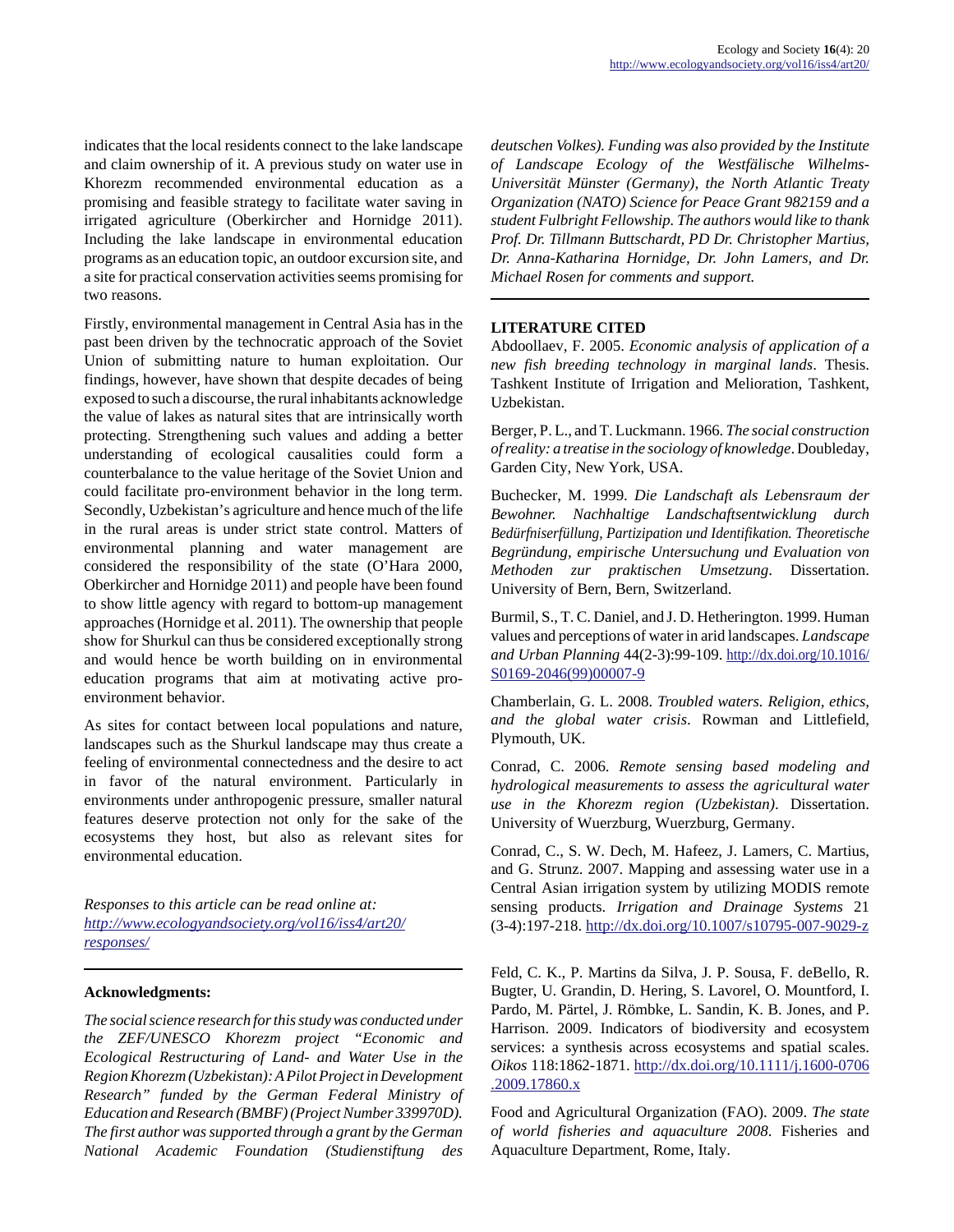Forkutsa, I. 2006. *Modeling water and salt dynamics under irrigated cotton with shallow groundwater in the Khorezm region of Uzbekistan*. Dissertation. University of Bonn, Bonn, Germany.

Forman, R. T. T. 1981. Interaction among landscape elements: a core of landscape ecology. Pages 35-48 *in Proceedings of the International Congress of the Netherlands Society for Landscape Ecology*. Pudoc, Wageningen, Netherlands.

Giese, E., and J. Sehring. 2007. Konflikte ums Wasser. Konkurrierende Nutzungsansprüche in Zentralasien. *Osteuropa* 57(8-9):483-496.

Hard, G., and A. Gliedner. 1977. Wort und Begriff Landschaft anno 1976. Pages 16-24 *in* F. Achtleitner, editor. *Die ware Landschaft: eine kritische Analyse des Landschaftsbegriffs*. Residenz Verlag, Salzburg, Austria.

Harrison, P. A., M. Vandewalle, M. T. Sykes, P. M. Berry, R. Bugter, F. deBello, C. K. Feld, U. Grandin, R. Harrington, J. R. Haslett, R. H. G. Jongman, G. W. Luck, P. M. daSilva, M. Moora, J. Settle, J. P. Sousa, and M. Zobel. 2010. Identifying and prioritising services in European terrestrial and freshwater ecosystems. *Biodiversity and Conservation* 19:2791-2821. <http://dx.doi.org/10.1007/s10531-010-9789-x>

Hornidge, A.-K., L. Oberkircher, B. Tischbein, G. Schorcht, A. Bhaduri, and A. Manschadi. 2011. Reconceptualizing water management in Khorezm, Uzbekistan. *Natural Resources Forum* 35(4). [http://dx.doi.org/10.1111/j.1477-8947.2011.01391.](http://dx.doi.org/10.1111/j.1477-8947.2011.01391.x) [x](http://dx.doi.org/10.1111/j.1477-8947.2011.01391.x)

Ibrakhimov, M., A. Khamzina, I. Forkutsa, G. Paluasheva, J. P. A. Lamers, B. Tischbein, P. L. G. Vlek, and C. Martius. 2007. Groundwater table and salinity. Spatial and temporal distribution and influence on soil salinization in Khorezm region (Uzbekistan, Aral Sea Basin). *Irrigation and Drainage Systems* 21(3-4):219-236.

Kamilov, G., and Z. U. Urchinov. 1995. Fish and fisheries in Uzbekistan under the impact of irrigated agriculture. Pages 10-41 *in FAO Fisheries Circular No. 894*. FAO, Rome, Italy.

Kaiser, B. 2005. *The volume of water reservoirs in Khorezm, Uzbekistan*. Internal report. ZEF/UNESCO Khorezm Project, Urgench, Uzbekistan and University of Applied Sciences, Nordostniedersachsen, Germany.

Kaufmann, S. 2005. *Soziologie der Landschaft. Stadt, Raum und Gesellschaft*. VS Verlag für Sozialwissenschaften, Wiesbaden, Germany.

Khadjiyev, T., and A. Bairov. 1992. *Fertilizer-nitrogen and nitrification inhibitors in cotton production*. FAN, Tashkent, Uzbekistan.

Kienzler, K. M. 2010. Improving the nitrogen use efficiency and crop quality in the Khorezm region, Uzbekistan. *Ecology and Development Series* 72:265.

Kranz, O. 2005. *Development of a land suitability assessment approach for fish pond site selection within the landscape of Khorezm, Uzbekistan, combining geographic information systems and multi-criteria evaluation*. Thesis. University of Salzburg, Salzburg, Austria.

Kurambaeva, M. 2008. *Improvement of fish feeding technology and development perspectives of aquaculture in Uzbekistan*. Dissertation. Academy of Science of Uzbekistan, Tashkent, Uzbekistan.

Löwy, I. 1992. The strength of loose concepts – boundary concepts, federative experimental strategies and disciplinary growth: the case of immunology. *History of Science* 30 (90):371-396.

Martius, C., J. Froebrich, and E.-A. Nuppenau. 2009. Water resource management for improving environmental security and rural livelihoods in the irrigated Amu Darya Lowlands. Pages 749-762 *in* H. G. Brauch, U. Oswald Spring, J. Grin, C. Mesjasz, P. Kameri-Mbote, N. Chadha Behera, B. Chourou, and H. Krummenacher, editors. *Facing global environmental change: environmental, human, energy, food, health and water security concepts.* Hexagon Series on Human and Environmental Security and Peace, Vol. 4. Springer-Verlag, Berlin, Germany; Heidelberg, Germany; New York, USA. [http://dx.doi.org/10.1007/978-3-540-68488-6\\_57](http://dx.doi.org/10.1007/978-3-540-68488-6_57)

Martius, C., J. P. A. Lamers, P. Wehrheim, A. Schoeller-Schletter, R. Eshchanov, A. Tupitsa, A. Khamzina, A. Akramkhanov, and P. L. G. Vlek. 2004. Developing sustainable land and water management for the Aral Sea Basin through an interdisciplinary research. Pages 45-60 *in* V. Seng, E. Craswell, and S. Fukai, editors. *Water in agriculture*. ACIAR Proceedings No. 116. Australian Centre for International Agricultural Research (ACIAR), Canberra, Australia.

Micklin, P. 2007. The Aral Sea disaster. *Annual Reviews in Earth and Planetary Sciences* 36:47-72.

Millenium Ecosystem Assessment. 2005. *Ecosystems and human well-being: synthesis*, Island, Washington, D.C., USA.

Mollinga, P. P. 2010. Boundary work and the complexity of natural resources management. *Crop Science* 50:S1-S9.

Nishonov, B., M. R. Rosen, D. Fayzieva, L. Saito, and J. Lamers. 2009. Organochlorine pesticides residue in lakes of Khorezm, Uzbekistan. Pages 157-161 *in 10th International HCH and pesticide forum book of papers: how many obsolete pesticides have been disposed of 8 years after signature of Stockholm Convention*, 6-10 September, 2009, Brno, Czech